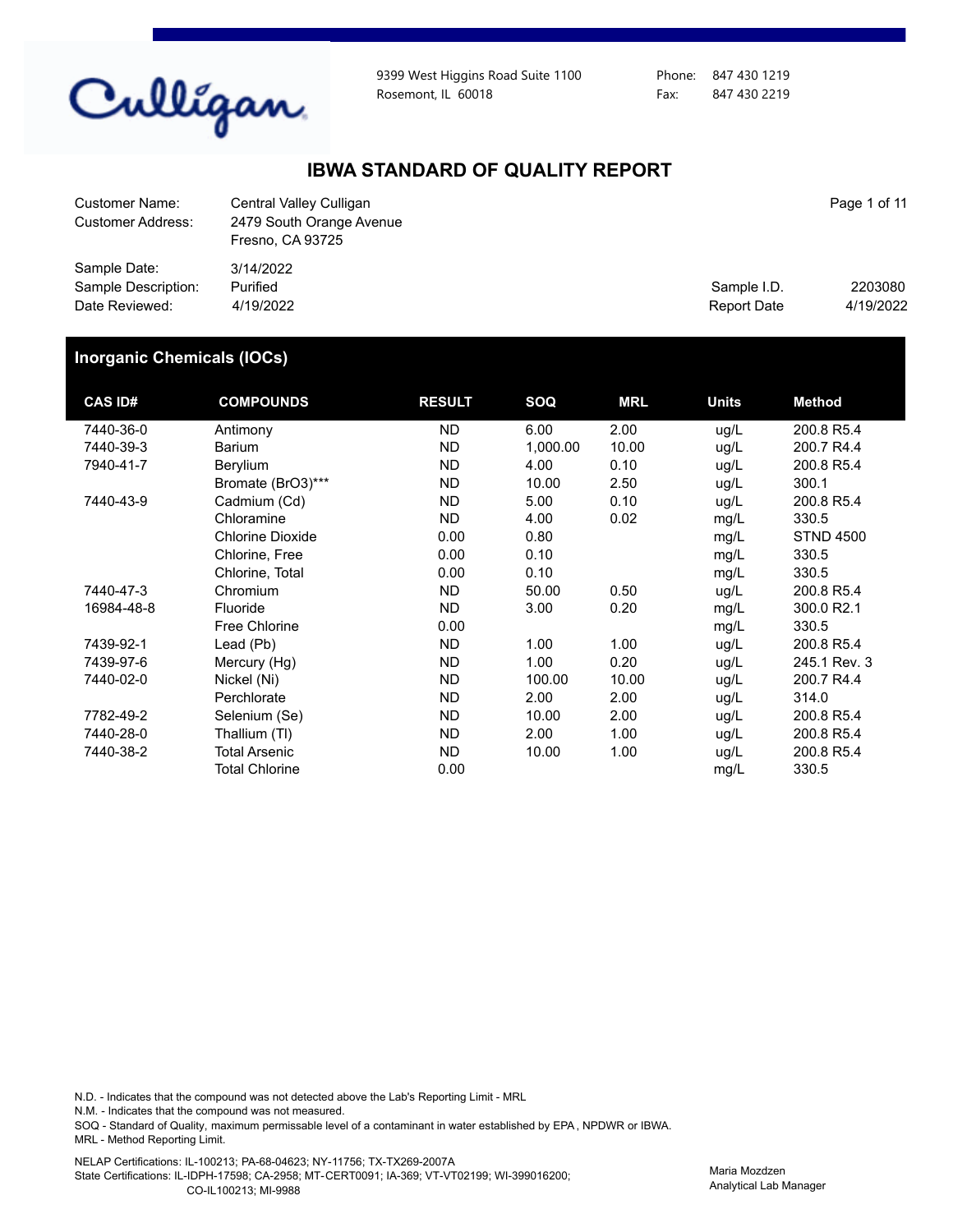Page 2 of 11

# **IBWA STANDARD OF QUALITY REPORT**

### **Secondary Inorganic Parameters**

| <b>CAS ID#</b> | <b>COMPOUNDS</b>        | <b>RESULT</b> | SOQ    | <b>MRL</b> | <b>Units</b> | <b>Method</b>          |
|----------------|-------------------------|---------------|--------|------------|--------------|------------------------|
| 7429-90-5      | Aluminum                | <b>ND</b>     | 200.00 | 2.00       | ug/L         | 200.8 R5.4             |
|                | Chloride                | <b>ND</b>     | 250.00 | 0.50       | mg/L         | 300.0 R2.1             |
| 7440-50-8      | Copper (Cu)             | ND            | 1.00   | 0.02       | mg/L         | 200.7 R4.4             |
|                | Est TDS By Conductivity | 0.93          | 500.00 |            | mg/L         |                        |
| 7439-89-6      | Iron $(Fe)$             | <b>ND</b>     |        | 0.05       | mg/L         | 200.7 R4.4             |
| 7439-96-5      | Manganese (Mn)          | <b>ND</b>     | 0.05   | 0.02       | mg/L         | 200.7 R4.4             |
| 7440-22-4      | Silver (Ag)             | <b>ND</b>     | 25.00  | 0.10       | ug/L         | 200.8 R5.4             |
| 14808-79-8     | Sulfate                 | <b>ND</b>     | 250.00 | 0.85       | mg/L         | 300.0 R <sub>2.1</sub> |
| 7440-66-6      | Zinc(Zn)                | ND            | 5.00   | 0.05       | mg/L         | 200.7 R4.4             |

N.D. - Indicates that the compound was not detected above the Lab's Reporting Limit - MRL

N.M. - Indicates that the compound was not measured.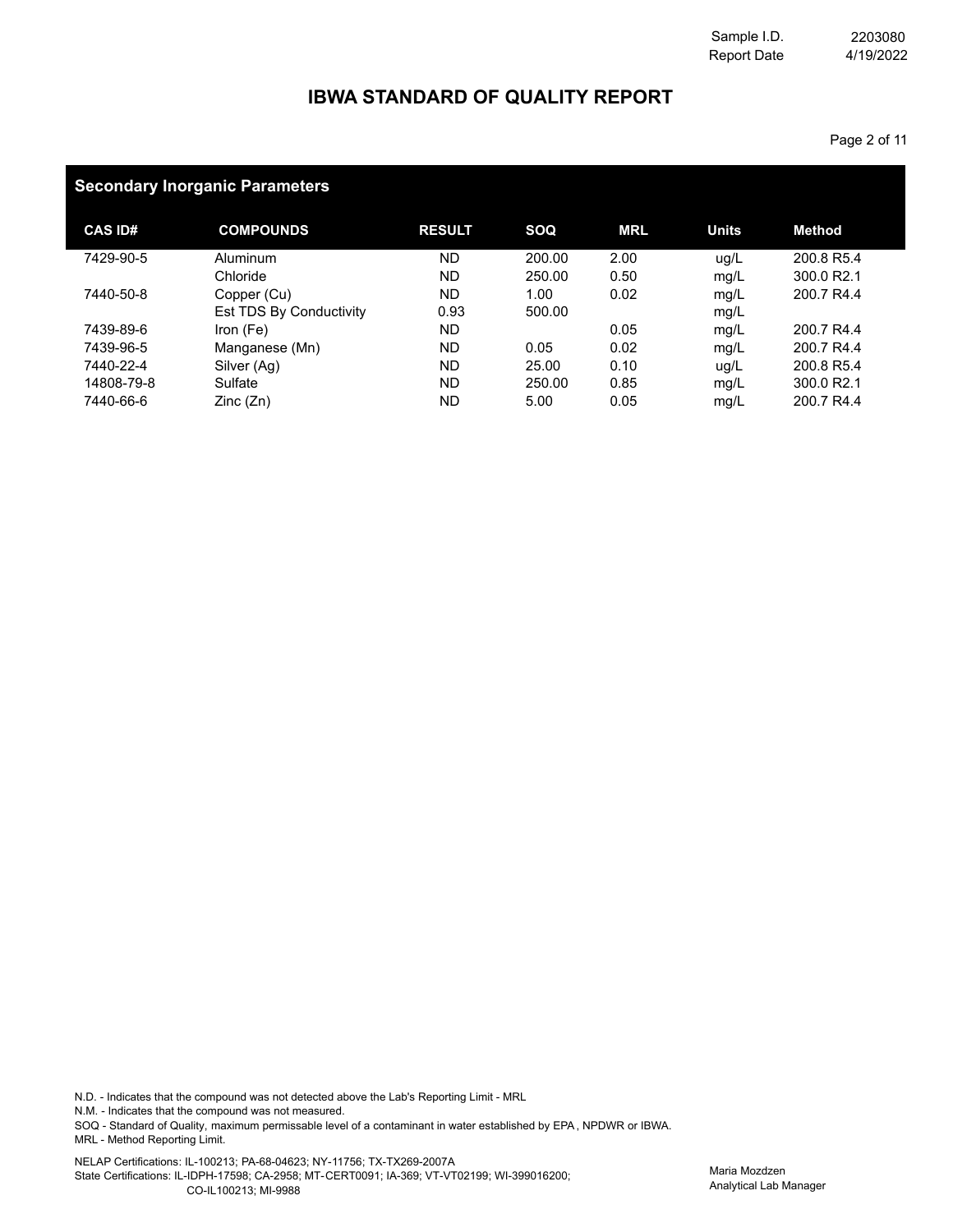Report Date Sample I.D. 4/19/2022 2203080

Page 3 of 11

## **IBWA STANDARD OF QUALITY REPORT**

|                | <b>Additional Regulated Contaminants</b> |               |            |            |              |            |
|----------------|------------------------------------------|---------------|------------|------------|--------------|------------|
| <b>CAS ID#</b> | <b>COMPOUNDS</b>                         | <b>RESULT</b> | <b>SOQ</b> | <b>MRL</b> | <b>Units</b> | Method     |
| 7440-61-1      | Uranium (U)                              | ND            | 30.00      | 2.00       | ug/L         | 200.8 R5.4 |

N.D. - Indicates that the compound was not detected above the Lab's Reporting Limit - MRL

N.M. - Indicates that the compound was not measured.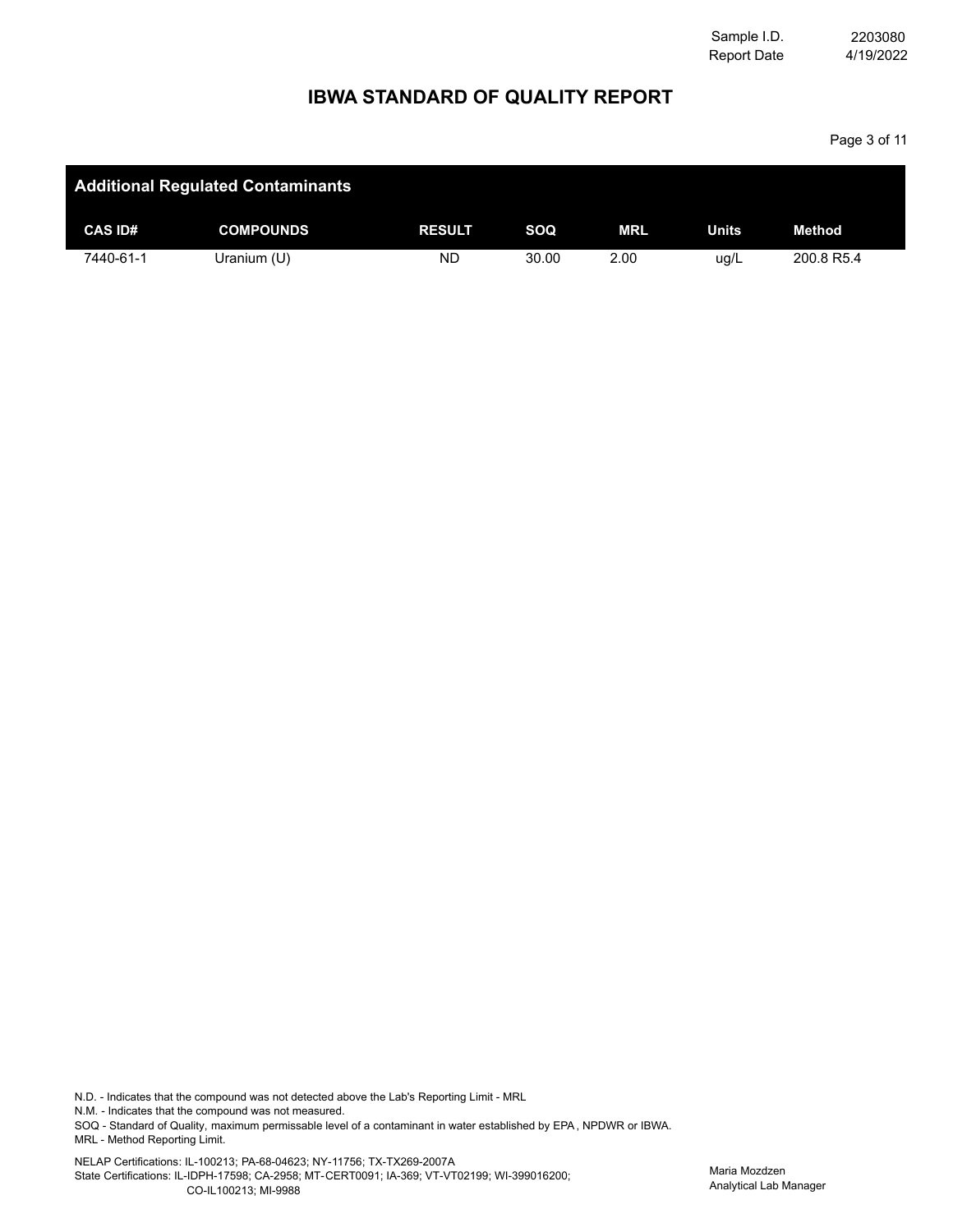## **IBWA STANDARD OF QUALITY REPORT**

Page 4 of 11

| <b>Water Properties</b> |                           |               |      |            |              |                   |
|-------------------------|---------------------------|---------------|------|------------|--------------|-------------------|
| <b>CAS ID#</b>          | <b>COMPOUNDS</b>          | <b>RESULT</b> | SOQ  | <b>MRL</b> | <b>Units</b> | Method            |
|                         | Color                     | <b>ND</b>     | 5.00 | 5.00       | color        | SM2120C, 21Ed     |
|                         | Color after Acidification | <b>NM</b>     | 5.00 | 5.00       | color        | SM2120C,21Ed      |
|                         | Conductivity              | 1.30          |      |            | microS/cm    | 120.1             |
|                         | рH                        | 6.30          | 8.50 |            |              | 150.1             |
|                         | Turbidity                 | 0.05          | 0.50 |            | <b>NTU</b>   | 180.1 Rev. 2 1993 |
|                         | <b>Turbidity Filtered</b> | <b>NM</b>     | 0.50 |            | <b>NTU</b>   | 180.1 Rev. 2 1993 |

N.D. - Indicates that the compound was not detected above the Lab's Reporting Limit - MRL

N.M. - Indicates that the compound was not measured.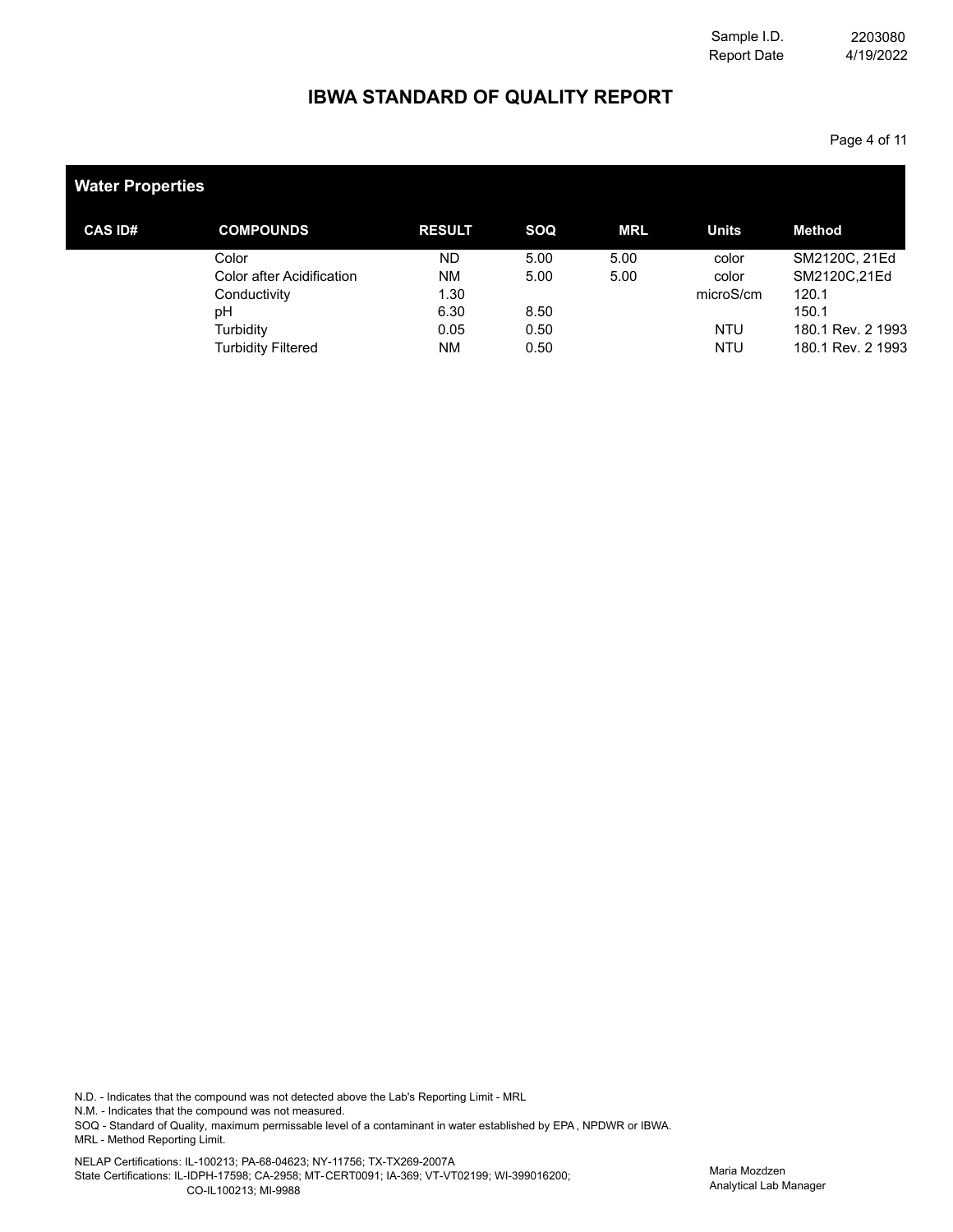Page 5 of 11

## **IBWA STANDARD OF QUALITY REPORT**

| <b>Hardness</b>        |                             |                        |     |              |              |                          |  |
|------------------------|-----------------------------|------------------------|-----|--------------|--------------|--------------------------|--|
| <b>CAS ID#</b>         | <b>COMPOUNDS</b>            | <b>RESULT</b>          | SOQ | MRL          | <b>Units</b> | <b>Method</b>            |  |
| 7440-70-2              | Calcium<br>Hardness (CaCO3) | <b>ND</b><br><b>ND</b> |     | 0.10<br>0.70 | mg/L<br>mg/L | 200.7 R4.4<br>200.7 R4.4 |  |
| 7439-95-4<br>7440-23-5 | Magnesium<br>Sodium         | <b>ND</b><br><b>ND</b> |     | 0.10<br>0.10 | mg/L<br>mg/L | 200.7 R4.4<br>200.7 R4.4 |  |

N.D. - Indicates that the compound was not detected above the Lab's Reporting Limit - MRL

N.M. - Indicates that the compound was not measured.

SOQ - Standard of Quality, maximum permissable level of a contaminant in water established by EPA, NPDWR or IBWA. MRL - Method Reporting Limit.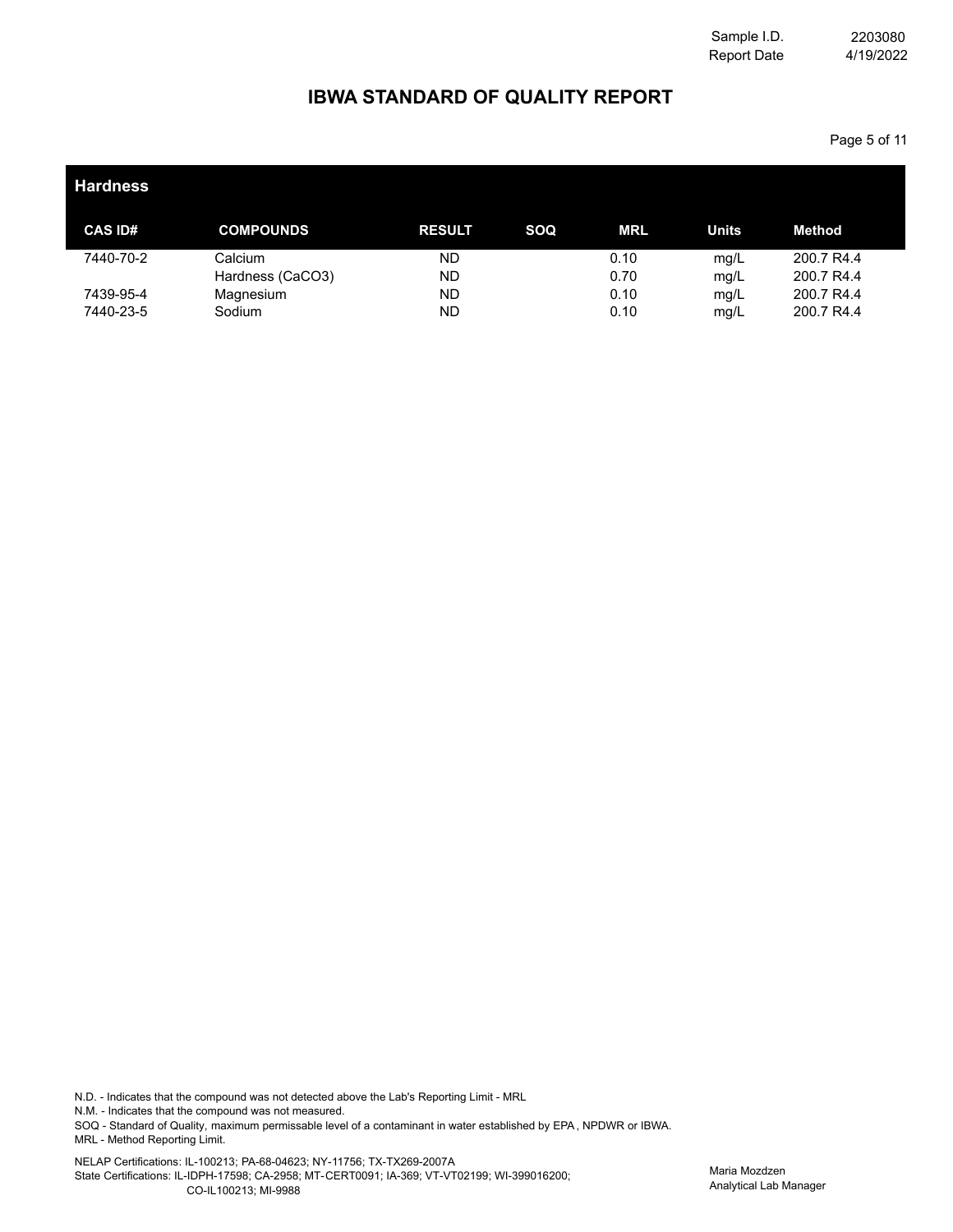Page 6 of 11

# **IBWA STANDARD OF QUALITY REPORT**

| <b>COMPOUNDS</b>        | <b>RESULT</b>       | SOQ | <b>MRL</b> | <b>Units</b> | <b>Method</b> |
|-------------------------|---------------------|-----|------------|--------------|---------------|
| <b>Bicarbonate</b>      | 0.00                |     |            | mg/L         | SM2320B, 18Ed |
| Carbonate               | 0.00                |     |            | mg/L         | SM2320B, 18Ed |
| Contract Lab            | See Attached Report |     |            |              |               |
| Potassium               | ND.                 |     | 0.10       | mg/L         | 200.7 R4.4    |
| Silica                  | 0.15                |     | 0.05       | mg/L         | 200.7 R4.4    |
| Strontium (Sr)          | ND.                 |     | 0.05       | mg/L         | 200.7 R4.4    |
| <b>Total Alkalinity</b> | 0.00                |     |            | mg/L         | SM2320B, 18Ed |
|                         |                     |     |            |              |               |

N.D. - Indicates that the compound was not detected above the Lab's Reporting Limit - MRL

N.M. - Indicates that the compound was not measured.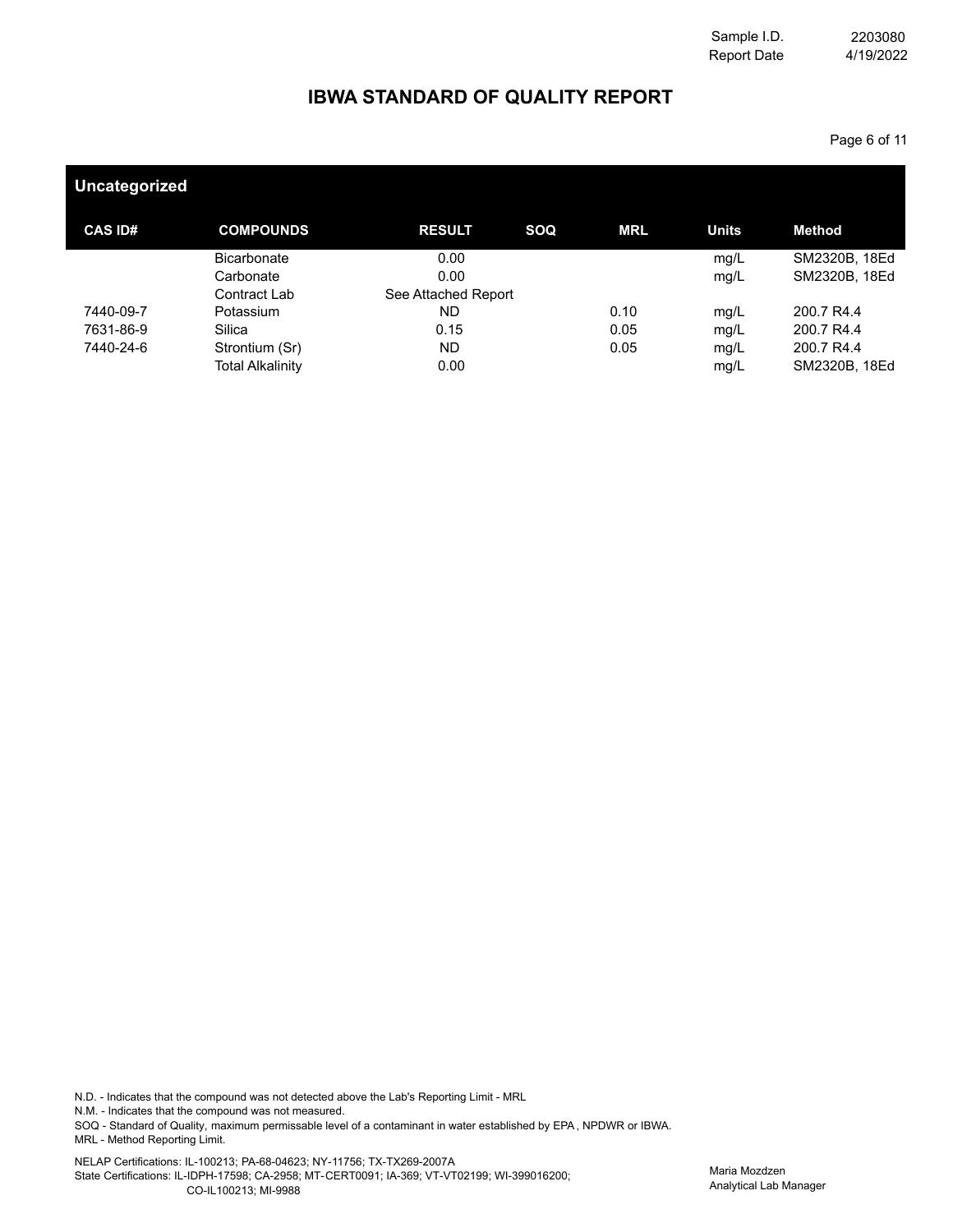4/19/2022 2203080

Page 7 of 11

## **IBWA STANDARD OF QUALITY REPORT**

|                                                | Pace Analytical<br><b>Attn: Sample Receiving</b>                                                    |  |
|------------------------------------------------|-----------------------------------------------------------------------------------------------------|--|
|                                                | 8 East Tower Circle                                                                                 |  |
|                                                | Ormond Beach, FL 32174                                                                              |  |
|                                                | IBWA ANNUAL TESTING - FOR CULLIGAN INTERNATIONAL                                                    |  |
| SAMPLE SUBMITTED BY:                           |                                                                                                     |  |
| Account Number:<br><b>Account Name:</b>        | 10005015 / 4358<br>Fresno, California                                                               |  |
| <b>CULLIGAN BWP INFORMATION:</b>               |                                                                                                     |  |
| <b>Dealership Location/Name:</b>               | <b>Central Valley Culligan</b>                                                                      |  |
| Address:<br>City:<br>Fresno                    | 2479 South Orange Avenue<br>State: CA<br>Zip: 93725                                                 |  |
| <b>Phone Number:</b>                           | 559-233-3055                                                                                        |  |
| <b>FAX Number:</b>                             |                                                                                                     |  |
| <b>E-MAIL:</b><br><b>Person Taking Sample:</b> | Specker@ cullingers freeno com<br>7.9PET                                                            |  |
| Date Sample Taken:                             | Darliv<br><b>Time Sample Taken:</b><br>la r                                                         |  |
| Source:<br>Condition:                          | Surface<br>Well<br><b>Unknown</b><br>Treated X<br>Untreated<br>Cloudy                               |  |
|                                                | Colored                                                                                             |  |
|                                                |                                                                                                     |  |
| Water Type:                                    | Premium<br>Fluoridated<br>DI<br><b>Purified</b><br>ЖI                                               |  |
|                                                |                                                                                                     |  |
|                                                | Demineralized<br><b>Spring</b><br><b>Distilled</b><br>RO<br>Remineralized<br>Source                 |  |
|                                                |                                                                                                     |  |
|                                                | For Questions contact Maria Mozdzen at (847) 430-1219                                               |  |
|                                                |                                                                                                     |  |
| Received by: XI                                | Sample received in acceptable condition: Yes-<br>No<br>Date: $\frac{3}{126}$<br>Time: $1239$<br>Kac |  |
| <b>LAB USE ONLY:</b><br>If not, reason:        | <b>Disposition of sample:</b>                                                                       |  |

N.D. - Indicates that the compound was not detected above the Lab's Reporting Limit - MRL

N.M. - Indicates that the compound was not measured.

SOQ - Standard of Quality, maximum permissable level of a contaminant in water established by EPA, NPDWR or IBWA. MRL - Method Reporting Limit.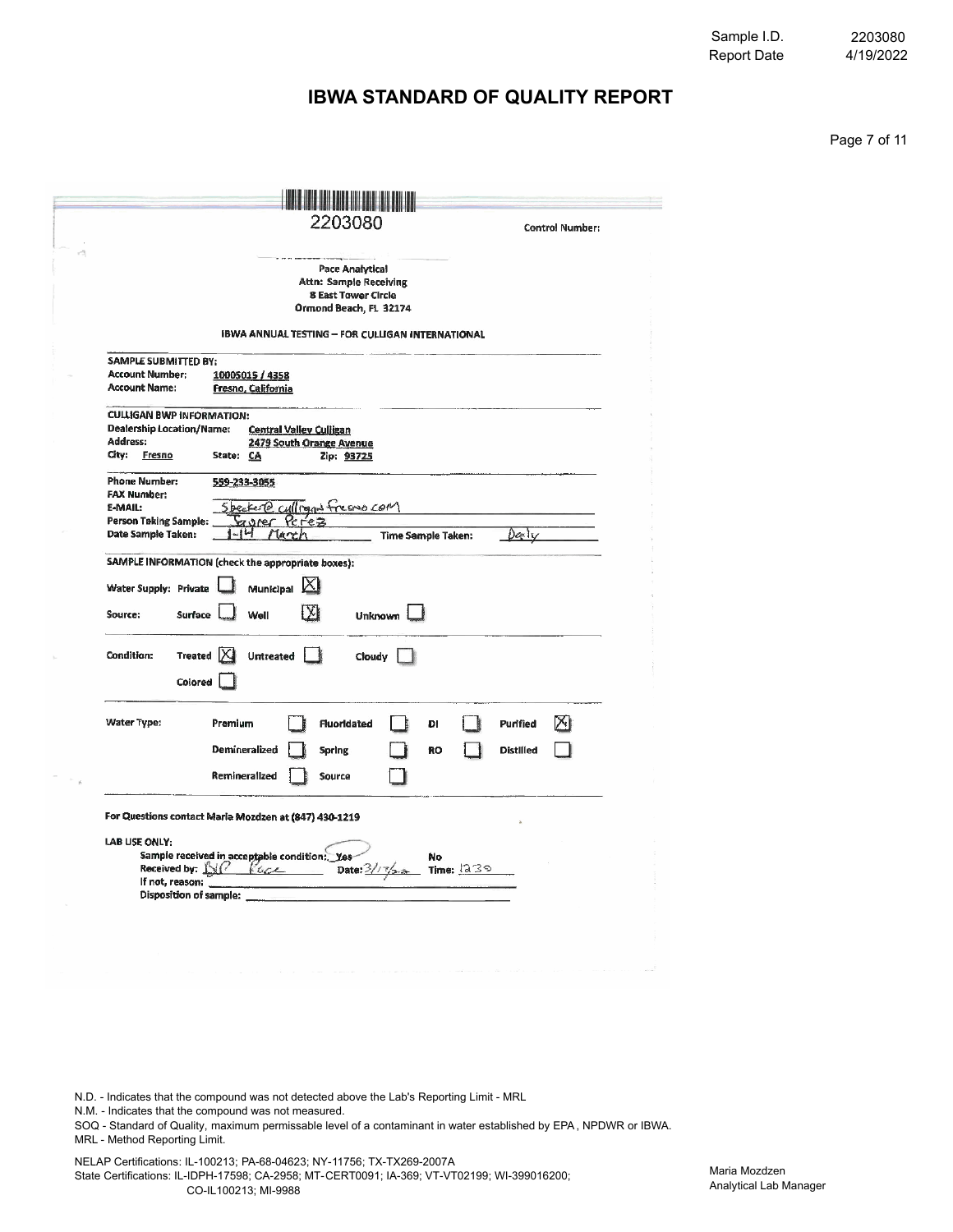4/19/2022 2203080

#### **IBWA STANDARD OF QUALITY REPORT**

Pace Analytical Services, LLC 8 East Tower Circle

Ormond Beach, FL 32174<br>(386) 672-5668

Page 8 of 11

Pace

|  |  | Sample Results |  |  |
|--|--|----------------|--|--|
|  |  |                |  |  |

| Lab ID: 35704516001<br>Collected: 03/18/2022 09:15<br>Parameters |                           |                              | <b>Client ID: 2203080</b> |                               |                      |                          |                      |
|------------------------------------------------------------------|---------------------------|------------------------------|---------------------------|-------------------------------|----------------------|--------------------------|----------------------|
|                                                                  | Received 03/18/2022 09:15 |                              | Pace Project 35704516     | Matrix: Drinking Water        |                      |                          |                      |
|                                                                  | Report Limit              | Results                      | Units                     | <b>FDA Limit</b>              | Above/Below<br>Limit | <b>IBWA Limit</b>        | Above/Below<br>Limit |
|                                                                  |                           |                              |                           |                               |                      |                          |                      |
| 504.1 GCS EDB and DBCP                                           |                           | Analytica! Method: EPA 504.1 |                           | Preparation Method: EPA 504.1 |                      |                          |                      |
| 1.2-Dibromo-3-chloropropane                                      | 0.0067                    | < 0.0067                     | ua/L                      | 0.2                           | Below                | 0.2                      | Below                |
| 1,2-Dibromoethane (EDB)                                          | 0.0078                    | < 0.0078                     | ug/L                      | 0.05                          | Below                | 0.05                     | Below                |
| 505 GCS PCB-TOX-TCH                                              |                           | Analytical Method: EPA 505   |                           | Preparation Method: EPA 505   |                      |                          |                      |
| Chlordane (Technical)                                            | 0.038                     | < 0.038                      | ug/L                      | $\overline{2}$                | Below                | $\overline{2}$           | Below                |
| PCB-1016 (Aroclor 1016)                                          | 0.047                     | < 0.047                      | ug/L                      |                               |                      |                          |                      |
| PCB-1221 (Arcclor 1221)                                          | 0.035                     | < 0.035                      | ug/L                      |                               |                      |                          |                      |
| PCB-1232 (Arador 1232)                                           | 0.048                     | $-0.048$                     | ug/L                      |                               |                      |                          |                      |
| PCB-1242 (Araclor 1242)                                          | 0.016                     | $-0.016$                     | ug/L                      |                               |                      |                          |                      |
| PCB-1248 (Aroclor 1248)                                          | 0.013                     | $-0.013$                     | ug/L                      |                               |                      |                          |                      |
| PCB-1254 (Aroclor 1254)                                          | 0.039                     | < 0.039                      | ug/L                      |                               |                      |                          |                      |
| PCB-1260 (Aroclor 1260)                                          | 0.031                     | $-0.031$                     | ug/L                      |                               |                      |                          |                      |
| PCB. Total                                                       | 0.048                     | < 0.048                      | ug/L                      | 0.5                           | Below                | 0.5                      | Below                |
| Toxaphene                                                        | 0.74                      | 50.74                        | ug/L                      | 3                             | Below                | 3                        | Below                |
| 515.3 Chlorinated Herbicides                                     |                           | Analytical Method: EPA 515.3 |                           | Preparation Method: EPA 515.3 |                      |                          |                      |
| $2.4-D$                                                          | 0.096                     | < 0.096                      | ug/L                      | 70                            | Below                | 70                       | Below                |
| Dalapon                                                          | 0.49                      | < 0.49                       | ua/L                      | 200                           | Below                | 200                      | Balow                |
| Dinoseb                                                          | 0.16                      | $-0.16$                      | ug/L                      | 7                             | Below                | $\overline{\mathcal{I}}$ | Below                |
| Pentachlorophenol                                                | 0.014                     | < 0.014                      | ug/L                      | 1                             | Below                | 1                        | Below                |
| Picloram                                                         | 0.040                     | < 0.040                      | ug/L                      | 500                           | Below                | 500                      | Below                |
| 2.4.5-TP (Silvex)                                                | 0.053                     | <0.053                       | ua/L                      | 50                            | Below                | 10                       | Below                |
| 525.3 Pesticides Semivolatiles                                   |                           | Analytical Method: EPA 525.3 |                           | Preparation Method: EPA 625.3 |                      |                          |                      |
| Alachior                                                         | 0.029                     | < 0.029                      | ug/L                      | $\overline{2}$                | Below                | $\mathbf{2}$             | Below                |
| Alrazine                                                         | 0.014                     | < 0.014                      | ug/L                      | 3                             | Below                | 3                        | Below                |
| Benzo(a)pyrene                                                   | 0.019                     | < 0.019                      | ug/L                      | 0.2                           | Below                | 0.2                      | Below                |
| gamma-BHC (Lindane)                                              | 0.0027                    | < 0.0027                     | ug/L                      | 0.2                           | Below                | 0.2                      | Below                |
| Endrin                                                           | 0.0023                    | < 0.0023                     | ug/L                      | $\overline{2}$                | Below                | $\overline{2}$           | Below                |
| bis(2-Ethylhexyl)adipate                                         | 0.35                      | < 0.35                       | uo/L                      | 400                           | <b>Eelow</b>         | 400                      | Below                |
| bis(2-Ethylhexyl)phthalate                                       | 0.46                      | < 0.46                       | ug/L                      |                               |                      | 6                        | Below                |
| Heptachior                                                       | 0.013                     | 50.013                       | ug/L                      | 0.4                           | Below                | 0.4                      | Below                |
| Heptachlor epoxide                                               | 0.0029                    | < 0.0029                     | ug/L                      | 0.2                           | Below                | 0.2                      | Below                |
| Hexachlorobenzene                                                | 0.014                     | < 0.014                      | uq/L                      | 1                             | Below                | 1                        | Below                |
| Hexachlorocyclopentadiene                                        | 0.024                     | < 0.024                      | ug/L                      | 50                            | Below                | 50                       | Below                |
| Methoxychlor                                                     | 0.023                     | < 0.023                      | ug/L                      | 40                            | Below                | 40                       | Below                |
| Simazine                                                         | 0.039                     | < 0.039                      | ug/L                      | 4                             | Below                | $\overline{\mathbf{4}}$  | Below                |
| 531.2 HPLC Carbamates                                            |                           | Analytica: Method: EPA 531.2 |                           |                               |                      |                          |                      |
| Aldicarb                                                         | 0.36                      | < 0.36                       | ug/L                      |                               |                      | 3                        | Below                |
| Aldicarb sulfone                                                 | 0.58                      | < 0.58                       | ug/L                      |                               |                      | 3                        | Below                |
| Aldicarb sulfoxide                                               | 0.47                      | < 0.47                       | ug/L                      |                               |                      | 4                        | Below                |
| Carbofuran                                                       | 0.59                      | < 0.59                       | ug/L                      |                               |                      |                          |                      |
| Oxamyl                                                           | 0.46                      | < 0.46                       | ug/L                      | 200                           | Below                | 200                      | Below                |
| 552.3 Haloacetic Acids                                           |                           | Analytical Method: EPA 552.3 |                           | Proparation Method: EPA 552.3 |                      |                          |                      |
|                                                                  |                           |                              |                           |                               |                      |                          |                      |
| Dibromoacetic Acid                                               | 0.43                      | $-0.43$                      | ug/L                      |                               |                      |                          |                      |
| Dichloroacetic Acid                                              | 0.24                      | < 0.24                       | ug/L                      |                               |                      |                          |                      |
| Haloacetic Acids (Total)                                         | 0.90                      | $-0.90$                      | ug/L                      | 60                            | Below                | 60                       | Below                |
| Monobromoacetic Acid<br>Monochloroacetic Acid                    | 0.29<br>0.90              | $-0.29$<br>$-0.90$           | ug/L<br>ug/L              |                               |                      |                          |                      |

page 4 of 11

N.D. - Indicates that the compound was not detected above the Lab's Reporting Limit - MRL

N.M. - Indicates that the compound was not measured.

SOQ - Standard of Quality, maximum permissable level of a contaminant in water established by EPA, NPDWR or IBWA. MRL - Method Reporting Limit.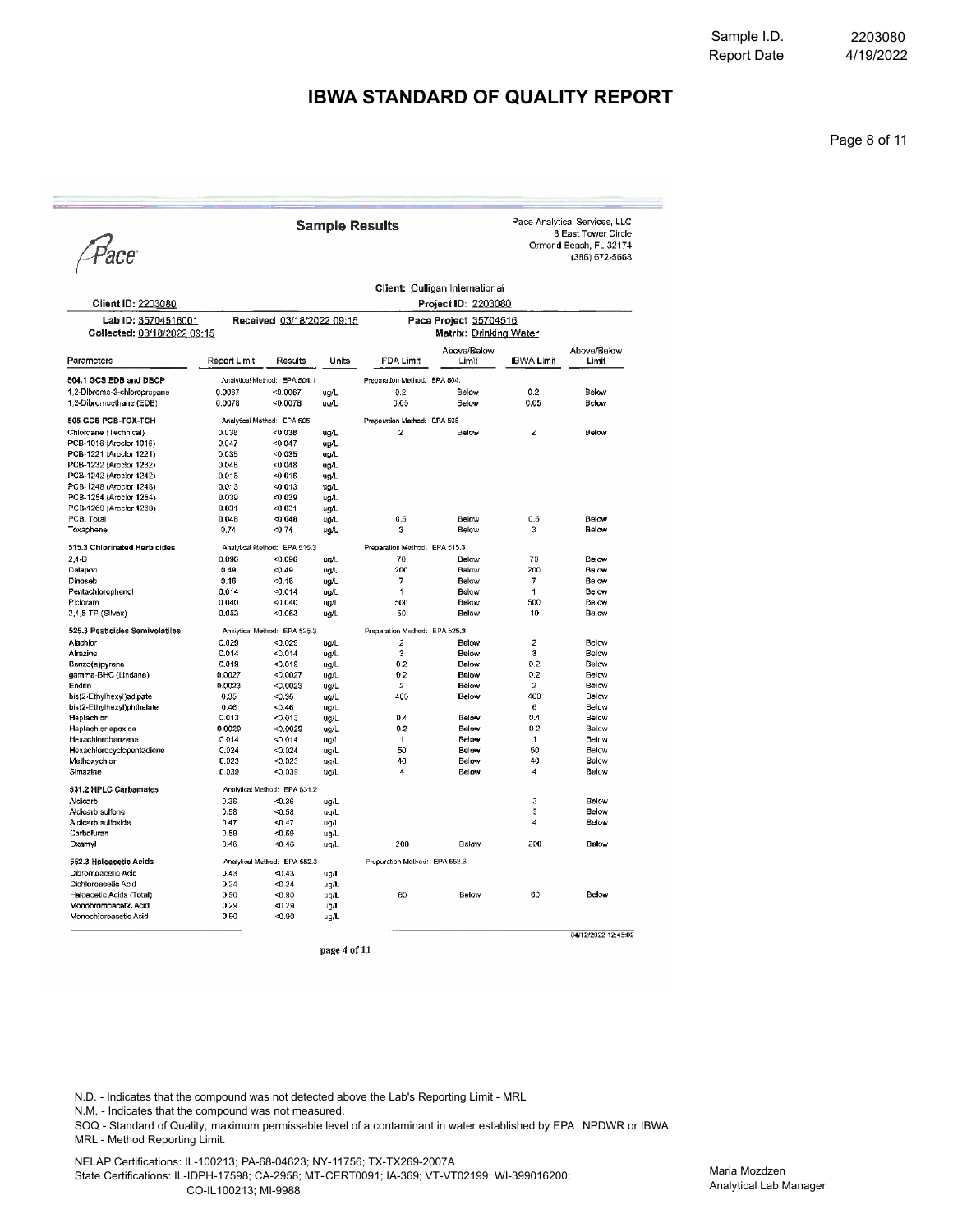4/19/2022 2203080

#### **IBWA STANDARD OF QUALITY REPORT**

Pace Analytical Services, LLC

Ormond Beach, FL 32174<br>(386) 672-5668

8 East Tower Circle

Page 9 of 11

Pace

|                               |                           | Client: Culligan International |       |                               |                        |                   |                      |
|-------------------------------|---------------------------|--------------------------------|-------|-------------------------------|------------------------|-------------------|----------------------|
| Client ID: 2203080            |                           |                                |       |                               | Project ID: 2203080    |                   |                      |
| Lab ID: 35704516001           | Received 03/18/2022 09:15 |                                |       | Pace Project 35704516         |                        |                   |                      |
| Collected: 03/18/2022 09:15   |                           |                                |       |                               | Matrix: Drinking Water |                   |                      |
| Parameters                    | Report Limit              | Results                        | Units | FDA Limit                     | Above/Below<br>Limit   | <b>IBWA Limit</b> | Above/Below<br>Limit |
| 552.3 Haloacetic Acids        |                           | Analytical Method: EPA 552.3   |       | Preparation Method: EPA 552.3 |                        |                   |                      |
| Trichloroacetic Acid          | 0.26                      | < 0.26                         | ug/L  |                               |                        |                   |                      |
| 8270 MSSV Semivolatile        |                           | Analytica: Method: EPA 8270    |       | Preparation Method: EPA 3510  |                        |                   |                      |
| Phenol                        | 0.60                      | $-0.60$                        | ug/L  |                               |                        |                   |                      |
| 524.2 MSV                     |                           | Analytical Method: EPA 524.2   |       |                               |                        |                   |                      |
| Benzene                       | 0.40                      | < 0.40                         | ug/L  | 5                             | Below                  | 1                 | Below                |
| <b>Bromodichloromethane</b>   | 0.37                      | 50.37                          | ug/L  |                               |                        |                   |                      |
| Bromoform                     | 0.35                      | 40.35                          | ug/L  |                               |                        |                   |                      |
| Carbon tetrachioride          | 0.28                      | < 0.28                         | ug/L  | 5                             | Below                  | 5                 | Below                |
| Chlorobenzene                 | 0.26                      | $-0.26$                        | ug/L  | 100                           | Below                  | 50                | Below                |
| Chloroform                    | 0.44                      | 0.57J                          |       |                               |                        |                   |                      |
| Dibromochloromethane          |                           |                                | ug/L  |                               |                        |                   |                      |
|                               | 0.47                      | 40.47                          | ug/L  |                               |                        | 600               |                      |
| 1,2-Dichiorobenzene           | 0.26                      | < 0.26                         | ug/L  | 600                           | Below                  |                   | Below                |
| 1,4-Dichlorobenzene           | 0.30                      | $-0.30$                        | ug/L  | 75                            | Below                  | 75                | Below                |
| 1,2-Dichloroethane            | 0.30                      | < 0.30                         | ug/L  | 5                             | Below                  | $\overline{2}$    | Below                |
| 1.1-Dichloroethene            | 0.29                      | $-0.29$                        | ug/L  | 7                             | Below                  | $\overline{2}$    | Below                |
| cis-1.2-Dichloroethene        | 0.33                      | $-0.33$                        | ug/L  | 70                            | Below                  | 70                | Below                |
| trans-1,2-Dichloroethene      | 0.27                      | < 0.27                         | ug/L  | 100                           | Below                  | 100               | Below                |
| 1,2-Dichloropropane           | 0.44                      | $-0.44$                        | ug/L  | 5                             | Below                  | 5                 | Below                |
| Ethylbenzene                  | D.23                      | < 0.23                         | ug/L  | 700                           | Below                  | 700               | Below                |
| Methylene Chioride            | 0.44                      | < 0.44                         | ug/L  | 5                             | Below                  | 3                 | Below                |
| Methyl-tert-butyl ether       | 0.36                      | < 0.36                         | ug/L  |                               |                        | 70                | Below                |
| Naphthalene                   | 0.48                      | < 0.48                         | ug/L  |                               |                        | 300               | Below                |
| Styrene                       | 0.20                      | < 0.20                         | ug/L  | 100                           | Balow                  | 100               | <b>Below</b>         |
| 1,1,2,2-Tetrachloroethane     | 0.27                      | < 0.27                         | ug/L  |                               |                        | 1                 | Below                |
| Tetrachloroethene             | 0.26                      | < 0.26                         | ug/L  | 5                             | Below                  | 1                 | Below                |
| Toluene                       | 0.28                      | $-0.28$                        | ua/L  | 1000                          | Below                  | 1000              | Below                |
| Total Trihalomethanes (Calc.) | 0.47                      | 0.57J                          | ua/L  | 80                            | Below                  | 10                | Below                |
| 1,2,4-Trichlorobenzene        | 0.35                      | < 0.35                         | ug/L  | 70                            | Balow                  | ð.                | Below                |
| 1.1.1-Trichloroethane         | 0.27                      | < 0.27                         | ug/L  | 200                           | Below                  | 30                | Below                |
| 1,1,2-Trichloroethane         | 0.28                      | < 0.28                         | ug/L  | 6                             | Below                  | 3                 | Below                |
| Trichloroethene               | 0.26                      | < 0.26                         | ug/L  | 5                             | Below                  | 1                 | Below                |
| Vinyl chloride                | 0.12                      | < 0.12                         | ug/L  | $\overline{a}$                | Below                  | $\overline{2}$    | Below                |
| Xylene (Tolal)                | 0.11                      | 40.11                          | ug/L  | 10000                         | Below                  | 1000              | Below                |
| 537.1 PFAS Compounds, Water   |                           | Analytical Method: EPA 537.1   |       | Preparation Method: EPA 537.1 |                        |                   |                      |
| 11Cl-PF3OUdS                  | 0.0016                    | < 0.0016                       | ug/L  |                               |                        |                   |                      |
| 9CI-PF3ONS                    | 0.0012                    | < 0.0012                       | ug/L  |                               |                        |                   |                      |
| <b>ADONA</b>                  | 0.00075                   | < 0.00075                      | ug/L  |                               |                        |                   |                      |
| HFPO-DA                       | 0.0017                    | < 0.0017                       | ug/L  |                               |                        |                   |                      |
| <b>NEIFOSAA</b>               | 0.00096                   | <0.00096                       | ug/L  |                               |                        | 5                 | Below                |
| <b>NMeFOSAA</b>               | 0.0016                    | < 0.0016                       | ug/L  |                               |                        | 5                 | Below                |
| Perfluorobutanesulfonic acid  | 0.00069                   | < 0.00069                      | ug/L  |                               |                        | 5                 | Below                |
| Perfluorodecanoic acid        | 0.0010                    | < 0.0010                       | ug/L  |                               |                        | 5                 | Below                |
| Perfluorohexanoic acid        | 0.0013                    | < 0.0013                       | ug/L  |                               |                        | 5                 | Below                |
| Perfluorododecanolc acid      |                           |                                |       |                               |                        | 5                 | Below                |
|                               | 0.0015                    | < 0.0015                       | ug/L  |                               |                        | 5                 |                      |
| Perfluoroheptanoic acid       | 0.0010                    | < 0.0010                       | ug/L  |                               |                        |                   | Below                |
| Perfluorohexanesulfonic acid  | 0.00076                   | < 0.00076                      | ug/L  |                               |                        | 5                 | Below                |
| Perfluorononanoic acid        | 0.0020                    | < 0.0020                       | ug/L  |                               |                        | 5                 | Below                |
| Perfluorooctanesulfonic acid  | 0.0012                    | < 0.0012                       | ug/L  |                               |                        | 5                 | Below                |
|                               |                           |                                |       |                               |                        |                   | 04/12/2022 12:45:02  |

**Sample Results** 

page 5 of 11

N.D. - Indicates that the compound was not detected above the Lab's Reporting Limit - MRL

N.M. - Indicates that the compound was not measured.

SOQ - Standard of Quality, maximum permissable level of a contaminant in water established by EPA, NPDWR or IBWA. MRL - Method Reporting Limit.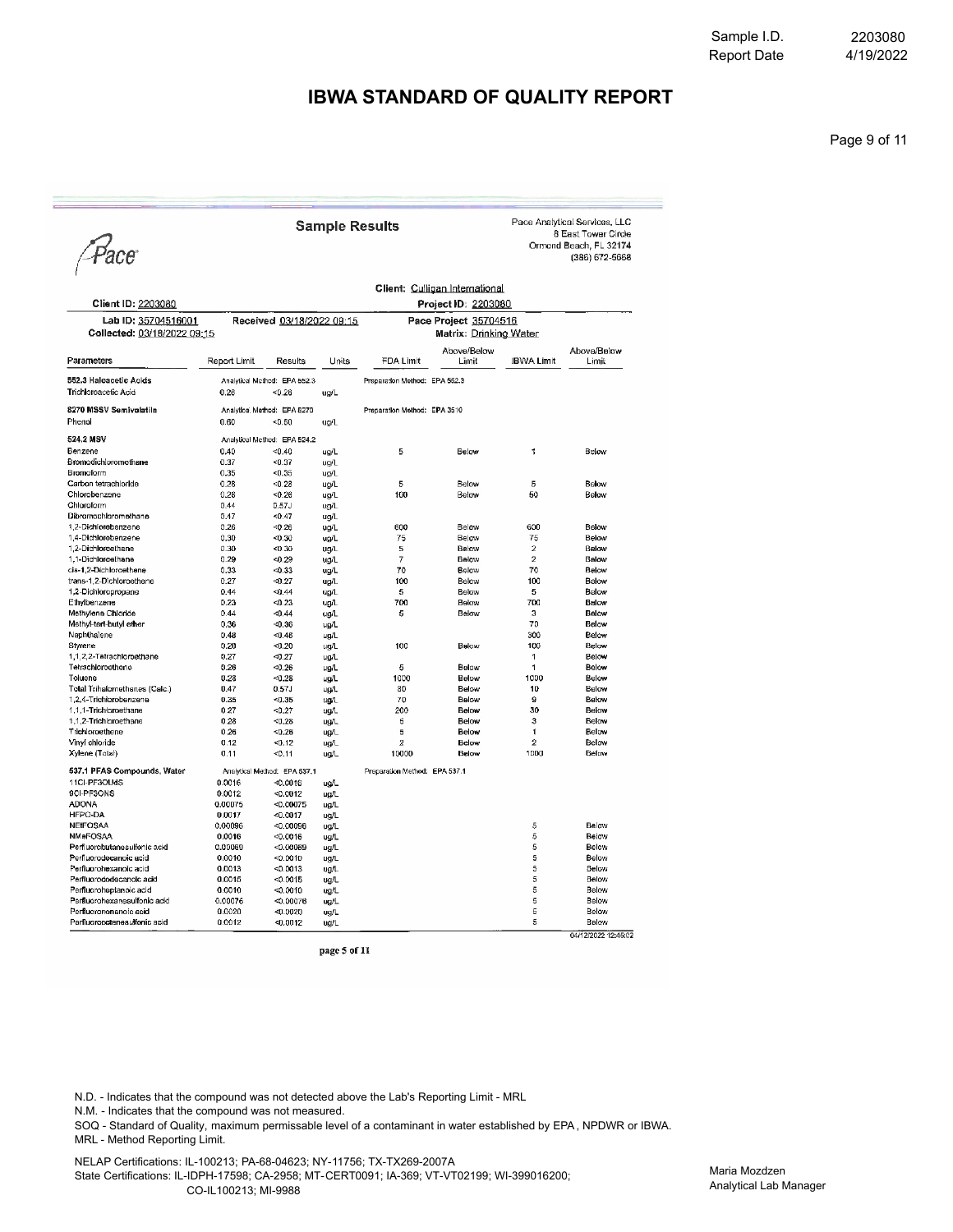4/19/2022 2203080

### **IBWA STANDARD OF QUALITY REPORT**

Page 10 of 11

Pace

**Sample Results** 

Pace Analytical Services, LLC 8 East Tower Circle<br>8 East Tower Circle<br>Crmond Beach, FL 32174<br>(386) 672-5668

|                               |              | Client: Culligan International |       |                               |                        |                   |                      |  |  |  |
|-------------------------------|--------------|--------------------------------|-------|-------------------------------|------------------------|-------------------|----------------------|--|--|--|
| Client ID: 2203080            |              |                                |       | Project ID: 2203080           |                        |                   |                      |  |  |  |
| Lab ID: 35704516001           |              | Received 03/18/2022 09:15      |       | Pace Project 35704516         |                        |                   |                      |  |  |  |
| Collected: 03/18/2022 09:15   |              |                                |       |                               | Matrix: Drinking Water |                   |                      |  |  |  |
| Parameters                    | Report Limit | Results                        | Units | FDA Limit                     | Above/Below<br>Limit   | <b>IBWA Limit</b> | Above/Below<br>Limit |  |  |  |
| 537.1 PFAS Compounds, Water   |              | Analytical Method: EPA 537.1   |       | Preparation Method: EPA 537.1 |                        |                   |                      |  |  |  |
| Perfluoropolanoio acid        | 0.00090      | < 0.00090                      | ug/L  |                               |                        | 5                 | Below                |  |  |  |
| Perfluorotetradecanoic acid   | 0.0019       | < 0.0019                       | ug/L  |                               |                        | 5                 | Below                |  |  |  |
| Perfluorotridecanoic acid     | 0.0018       | < 0.0016                       | ug/L  |                               |                        | 5                 | Below                |  |  |  |
| Perfluoroundecanoic acid      | 0.0020       | < 0.0020                       | ug/L  |                               |                        | 5                 | Below                |  |  |  |
| <b>Total PFAs</b>             | 0.0019       | 0.0019                         | ug/L  |                               |                        | 10                | Below                |  |  |  |
| 900.0 Gross Alpha/Beta        |              | Analytical Method: EPA 900.0   |       |                               |                        |                   |                      |  |  |  |
| Gross Alpha                   | 1.59         | 1.59U                          | pCi/L | 15                            | Below                  | 15                | Below                |  |  |  |
| Gross Beta                    | 1.74         | 1.74U                          | pCi/L | 50                            | Below                  | 50                | Below                |  |  |  |
| 903.1 Radium 226              |              | Analytical Method: EPA 903.1   |       |                               |                        |                   |                      |  |  |  |
| Radium-226                    | 0.552        | $0.552$ U                      | pCi/L |                               |                        |                   |                      |  |  |  |
| 904.0 Radium 228              |              | Analytical Method: EPA 904.0   |       |                               |                        |                   |                      |  |  |  |
| Radium-228                    | 0.848        | 0.848U                         | pCi/L |                               |                        |                   |                      |  |  |  |
| 300.1 Oxihatide IC Aniona 14d |              | Analytical Method: EPA 300.1   |       |                               |                        |                   |                      |  |  |  |
| Chlorite                      | 0.25         | $-0.25$                        | ug/L  | 1000                          | Below                  | 1000              | Below                |  |  |  |
| 335.4 Cyanide, Total          |              | Analytical Method: EPA 335.4   |       | Preparation Method: EPA 335.4 |                        |                   |                      |  |  |  |
| Cyanide                       | 0.0050       | < 0.0050                       | mg/L  | 0.1                           | Below                  | 0.1               | Below                |  |  |  |
| 353.2 Nitrogen, NO2/NO3       |              | Analytical Method: EPA 353.2   |       |                               |                        |                   |                      |  |  |  |
| Nitrogen, NO2 plus NO3        | 0.015        | < 0.016                        | mg/L  | 10                            | Below                  | 10                | Below                |  |  |  |
| Nitrogen, Nitrate             | 0.025        | < 0.025                        | mg/L  |                               |                        |                   |                      |  |  |  |
| Nitrogen. Nitrite             | 0.025        | < 0.025                        | mg/L  |                               |                        |                   |                      |  |  |  |

page 6 of 11

04/12/2022 12:45:02

N.D. - Indicates that the compound was not detected above the Lab's Reporting Limit - MRL

N.M. - Indicates that the compound was not measured.

SOQ - Standard of Quality, maximum permissable level of a contaminant in water established by EPA, NPDWR or IBWA. MRL - Method Reporting Limit.